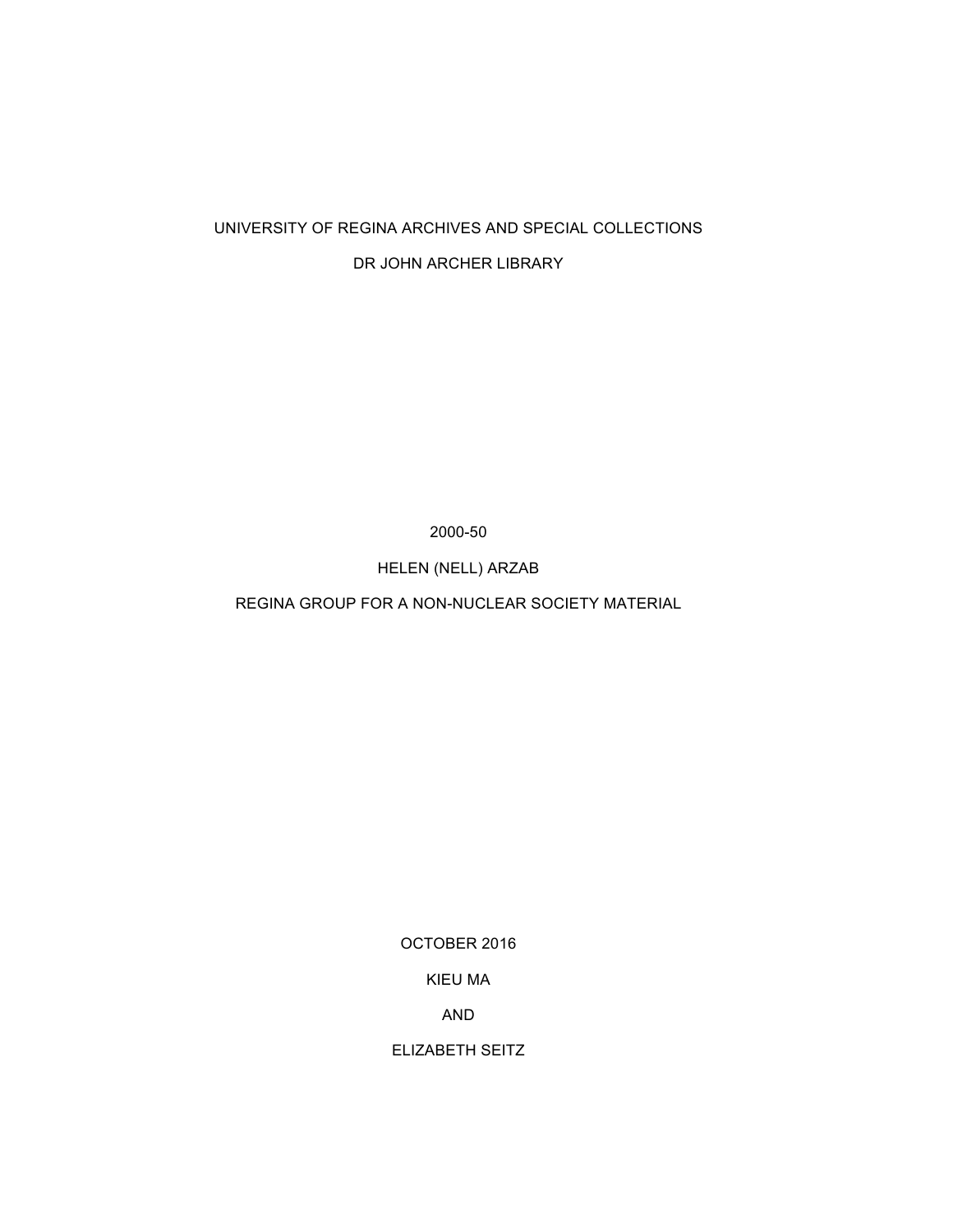#### REGINA GROUP FOR A NON-NUCLEAR SOCIETY

Helen (Nell) Arzab was born in Melville, Saskatchewan in 1955, she was a student at the University of Regina from 1973 to 1980 studying art and political science. Arzab was a founding member of the Regina Group for a Non-Nuclear Society in the early 1980's, and along with other Regina citizens, was concerned with the on-going nuclear arms race and the complicity of Saskatchewan's uranium mining industry in supplying high grade uranium for nuclear warheads.

This public awareness group arranged marches and demonstrations, and leaflet campaigns. On the steps of the Saskatchewan Legislative building a staged public performance skit was held to help get their message out and to further protest uranium dust being transported on Saskatchewan highways, a sign was placed near the north end of Albert Street declaring the city of Regina a Nuclear Free Zone.

In 1997, Nell took part in the first international labour studies debate, held online through Solinet, a computer conferencing system designed for trade unions. She has co-taught courses at the University of Regina and was an online copy editor for an American labour e-zine called *Disgruntled;* later the e-zine evolved into a book (by Daniel Levine). For five years Nell was an online arts columnist for a women's creative arts journal called *Moondance*.

Today Nell is a Special-Education Educational Assistant in the Regina Public School system and an encaustic artist who paints abstract organic designs with hot wax. She remains politically active making the world a better place by recycling and gardening, choosing public transportation over owning a car and has planted hundreds of trees.

Source (October 2016): http://www.connexions.org/CxLibrary/CX2608.htm

Written with information from Nell Arzab, October 2016 Photo courtesy of Nell Arzab

This collection of publications was donated to the Archives and Special Collection in 2000. There are no restrictions on this material.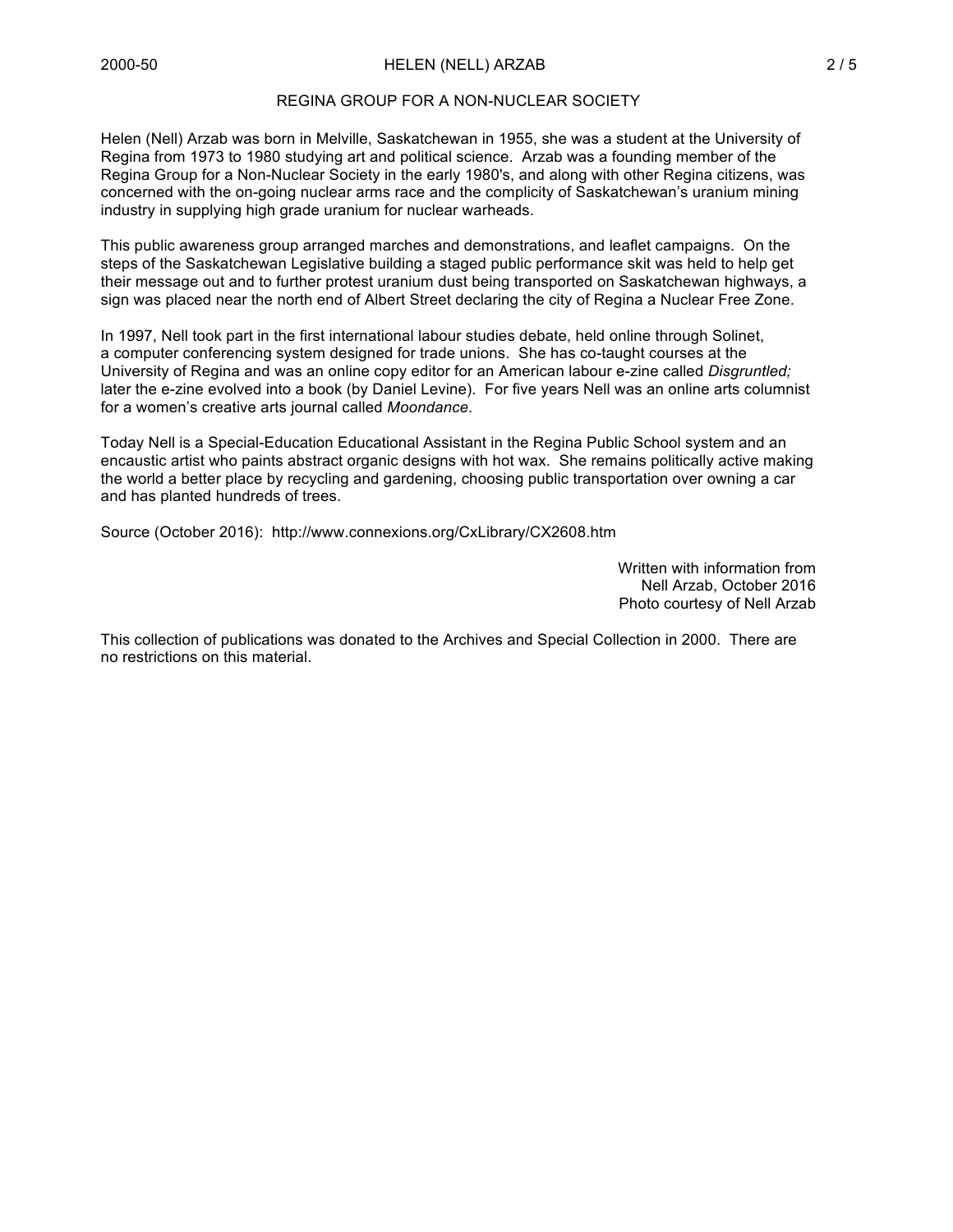# REGINA GROUP FOR A NON-NUCLEAR SOCIETY

|       |                | Publications:                                                                                        |                  |
|-------|----------------|------------------------------------------------------------------------------------------------------|------------------|
| Box 1 | 1              | Index Cards: TD 195.U7 E-1 to TD 195.U7 E30, C M-4 to C M-5                                          |                  |
|       | $\overline{2}$ | <b>Information Meeting</b>                                                                           | October 25, 1979 |
|       |                | In the Matter of Eldorado Nuclear Limited's Proposed Uranium                                         |                  |
|       |                | Hexafluoride Refinery at Warman, Saskatchewan<br>TD 195.U7 E-12                                      |                  |
|       | 3              | Public Meeting of the Eldorado Environmental Assessment Panel on the                                 | January 8, 1980  |
|       |                | Proposed Uranium Hexafluoride Refinery at Corman Park,                                               |                  |
|       |                | TD 195.U7 E-11 v.1<br>Saskatchewan, Vol. 1                                                           |                  |
|       | $\overline{4}$ | Public Meeting of the Eldorado Environmental Assessment Panel on the                                 | January 8, 1980  |
|       |                | Proposed Uranium Hexafluoride Refinery at Corman Park,                                               |                  |
|       |                | Saskatchewan. Vol. 2<br>TD 195.U7 E-11 v.2                                                           |                  |
|       | 5              | Public Meeting of the Eldorado Environmental Assessment Panel on the                                 | January 9, 1980  |
|       |                | Proposed Uranium Hexafluoride Refinery at Corman Park,                                               |                  |
|       |                | Saskatchewan. Vol. 3<br>TD 195.U7 E-11 v.3                                                           |                  |
|       | 6              | Public Meeting of the Eldorado Environmental Assessment Panel on the                                 | January 9, 1980  |
|       |                | Proposed Uranium Hexafluoride Refinery at Corman Park,                                               |                  |
|       |                | Saskatchewan. Vol. 4<br>TD 195.U7 E-11 v.4                                                           |                  |
|       | $\overline{7}$ | Public Meeting of the Eldorado Environmental Assessment Panel on the                                 | January 10, 1980 |
|       |                | Proposed Uranium Hexafluoride Refinery at Corman Park,                                               |                  |
|       |                | Saskatchewan. Vol. 5<br>TD 195.U7 E-11 v.5                                                           |                  |
|       | 8              | Public Meeting of the Eldorado Environmental Assessment Panel on the                                 | January 10, 1980 |
|       |                | Proposed Uranium Hexafluoride Refinery at Corman Park,                                               |                  |
|       |                | Saskatchewan. Vol. 6<br>TD 195.U7 E-11 v.6                                                           |                  |
|       | 9              | Public Meeting of the Eldorado Environmental Assessment Panel on the                                 | January 15, 1980 |
|       |                | Proposed Uranium Hexafluoride Refinery at Corman Park,<br>Saskatchewan. Vol. 7<br>TD 195.U7 E-11 v.7 |                  |
|       | 10             | Public Meeting of the Eldorado Environmental Assessment Panel on the                                 | January 15, 1980 |
|       |                | Proposed Uranium Hexafluoride Refinery at Corman Park,                                               |                  |
|       |                | Saskatchewan. Vol. 8<br>TD 195.U7 E-11 v.8                                                           |                  |
| Box 2 | 11             | Public Meeting of the Eldorado Environmental Assessment Panel on the                                 | January 16, 1980 |
|       |                | Proposed Uranium Hexafluoride Refinery at Corman Park,                                               |                  |
|       |                | Saskatchewan. Vol. 9<br>TD 195.U7 E-11 v.9                                                           |                  |
|       | 12             | Public Meeting of the Eldorado Environmental Assessment Panel on the                                 | January 16, 1980 |
|       |                | Proposed Uranium Hexafluoride Refinery at Corman Park,                                               |                  |
|       |                | Saskatchewan. Vol. 10<br>TD 195.U7 E-11 v.10                                                         |                  |
|       | 13             | Public Meeting of the Eldorado Environmental Assessment Panel on the                                 | January 17, 1980 |
|       |                | Proposed Uranium Hexafluoride Refinery at Corman Park,                                               |                  |
|       |                | Saskatchewan. Vol. 11<br>TD 195.U7 E-11 v.11                                                         |                  |
|       | 14             | Public Meeting of the Eldorado Environmental Assessment Panel on the                                 | January 17, 1980 |
|       |                | Proposed Uranium Hexafluoride Refinery at Corman Park,                                               |                  |
|       |                | Saskatchewan, Vol. 12<br>TD 195.U7 E-11 v.12                                                         |                  |
|       | 15             | Public Meeting of the Eldorado Environmental Assessment Panel on the                                 | January 18, 1980 |
|       |                | Proposed Uranium Hexafluoride Refinery at Corman Park,                                               |                  |
|       |                | Saskatchewan. Vol. 13<br>TD 195.U7 E-11 v.13                                                         |                  |
|       | 16             | Public Meeting of the Eldorado Environmental Assessment Panel on the                                 | January 19, 1980 |
|       |                | Proposed Uranium Hexafluoride Refinery at Corman Park,                                               |                  |
|       |                | Saskatchewan. Vol. 14<br>TD 195.U7 E-11 v.14                                                         |                  |
|       | 17             | Public Meeting of the Eldorado Environmental Assessment Panel on the                                 | January 19, 1980 |
|       |                | Proposed Uranium Hexafluoride Refinery at Corman Park,                                               |                  |
|       |                | Saskatchewan, Vol. 15<br>TD 195.U7 E-11 v.15                                                         |                  |
| Box 3 | 18             | Public Meeting of the Eldorado Environmental Assessment Panel on the                                 | January 21, 1980 |
|       |                | Proposed Uranium Hexafluoride Refinery at Corman Park,                                               |                  |
|       |                | Saskatchewan. Vol. 16<br>TD 195.U7 E-11 v.16                                                         |                  |
|       | 19             | Public Meeting of the Eldorado Environmental Assessment Panel on the                                 | January 22, 1980 |
|       |                | Proposed Uranium Hexafluoride Refinery at Corman Park,                                               |                  |
|       |                | Saskatchewan. Vol. 17<br>TD 195.U7 E-11 v.17                                                         |                  |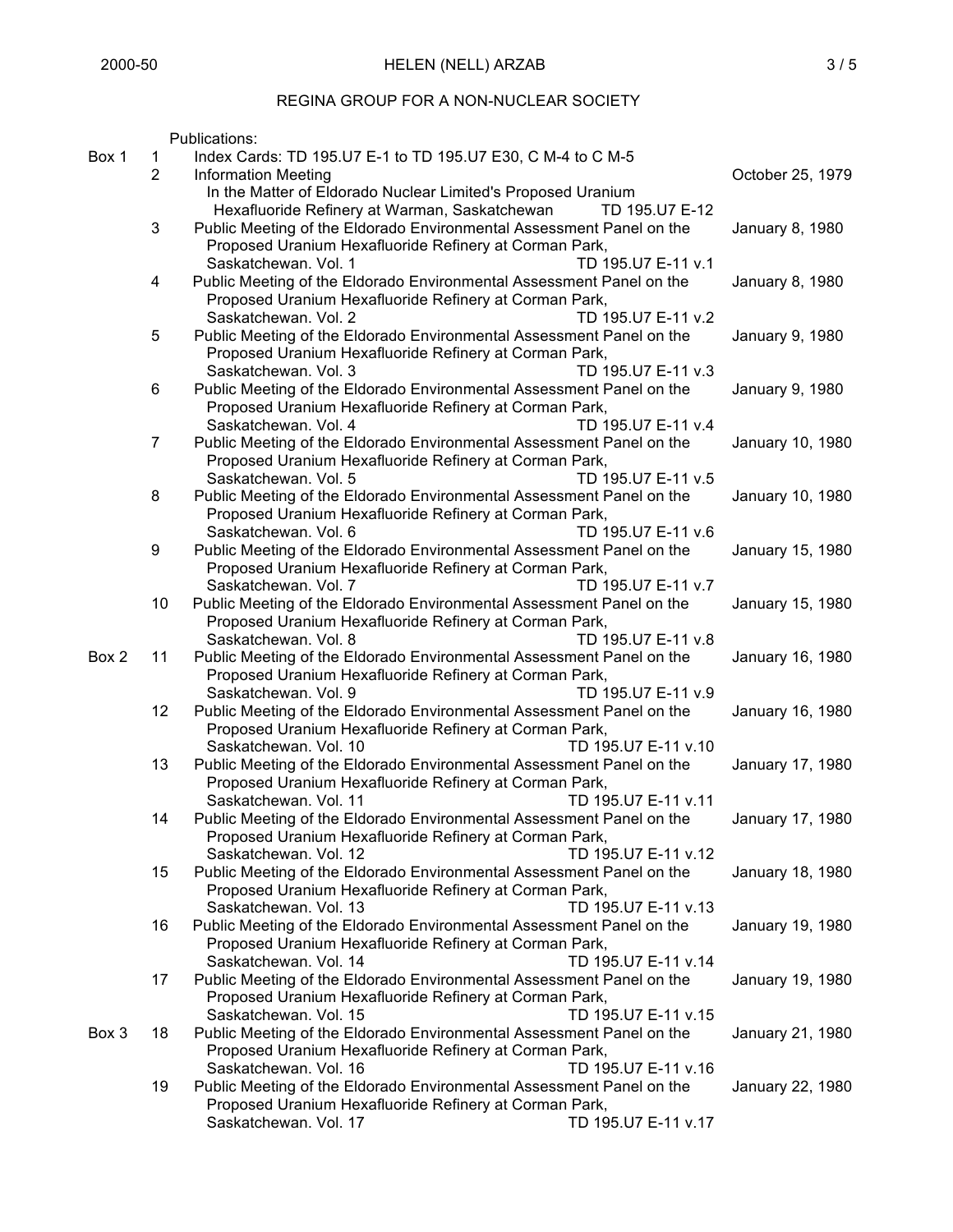|       |    | REGINA GROUP FOR A NON-NUCLEAR SOCIETY                                                        |                  |  |  |  |
|-------|----|-----------------------------------------------------------------------------------------------|------------------|--|--|--|
|       | 20 | Public Meeting of the Eldorado Environmental Assessment Panel on the                          | January 22, 1980 |  |  |  |
|       |    | Proposed Uranium Hexafluoride Refinery at Corman Park,                                        |                  |  |  |  |
|       |    | Saskatchewan. Vol. 18<br>TD 195.U7 E-11 v.18                                                  |                  |  |  |  |
|       | 21 | Public Meeting of the Eldorado Environmental Assessment Panel on the                          | January 23, 1980 |  |  |  |
|       |    | Proposed Uranium Hexafluoride Refinery at Corman Park,                                        |                  |  |  |  |
|       |    | Saskatchewan. Vol. 19<br>TD 195.U7 E-11 v.19                                                  |                  |  |  |  |
|       | 22 | Public Meeting of the Eldorado Environmental Assessment Panel on the                          | January 23, 1980 |  |  |  |
|       |    | Proposed Uranium Hexafluoride Refinery at Corman Park,                                        |                  |  |  |  |
|       |    | TD 195.U7 E-11 v.20<br>Saskatchewan. Vol. 20                                                  |                  |  |  |  |
|       | 23 |                                                                                               |                  |  |  |  |
|       |    | Public Meeting of the Eldorado Environmental Assessment Panel on the                          | January 24, 1980 |  |  |  |
|       |    | Proposed Uranium Hexafluoride Refinery at Corman Park,<br>TD 195.U7 E-11 v.21                 |                  |  |  |  |
|       | 24 | Saskatchewan. Vol. 21<br>Public Meeting of the Eldorado Environmental Assessment Panel on the |                  |  |  |  |
|       |    |                                                                                               | January 24, 1980 |  |  |  |
|       |    | Proposed Uranium Hexafluoride Refinery at Corman Park,                                        |                  |  |  |  |
|       |    | Saskatchewan. Vol. 22<br>TD 195.U7 E-11 v.22                                                  |                  |  |  |  |
|       |    | Report of the Environmental Assessment Panel                                                  |                  |  |  |  |
|       | 25 | Eldorado Uranium Hexafluoride Refinery, Ontario<br>TD 195.U7 E-6                              | 1979             |  |  |  |
|       | 26 | Eldorado Uranium Hexafluoride Refinery, Port Granby, Ontario                                  | 1979             |  |  |  |
|       |    | TD 195.U7 E-5                                                                                 |                  |  |  |  |
|       | 27 | Eldorado Uranium Refinery, R.M of Corman Park, Saskatchewan                                   | <b>July 1980</b> |  |  |  |
|       |    | TD 195.U7 E.11 #20                                                                            |                  |  |  |  |
|       |    | Annals of the International Commission on Radiological Protection (ICRP)                      |                  |  |  |  |
| Box 4 | 28 | Part 2 - Statement and Recommendations of the 1980, Brighton Meeting                          | 1980             |  |  |  |
|       |    | of the International Commission on Radiological Protection (ICRP)                             |                  |  |  |  |
|       |    | TD 195.U7 M84 #27<br>Volume 4 No. 3/3                                                         |                  |  |  |  |
|       | 29 | Part 3 - Limits for Intakes of Radionuclide by Workers                                        | 1982             |  |  |  |
|       |    | Volume 8 No. 1-3                                                                              |                  |  |  |  |
|       | 30 | Appendices for Eldorado Series<br>TD 195.U7 E-30                                              |                  |  |  |  |
|       |    | Environmental Impact Statement for an Uranium Hexafluoride Refinery                           |                  |  |  |  |
|       | 31 | Hope Township<br>TD 195.U7 E-7                                                                | September 1978   |  |  |  |
|       | 32 | Hope Township - Supplementary Data and Errata<br>TD 195.U7 E-8                                | November 1978    |  |  |  |
|       |    | Preliminary Safely Report and Environment Overview - Interim Report on                        | March 17, 1977   |  |  |  |
|       |    | the Joburke - Cinch Project                                                                   |                  |  |  |  |
|       | 33 | Submitted to Atomic Energy Control Board Ottawa and Department of the                         |                  |  |  |  |
|       |    | Environment Regina, Saskatchewan<br>C M-5                                                     |                  |  |  |  |
|       | 34 | Supplementary Information - May 25, 1977<br>C M-4                                             |                  |  |  |  |
| Box 5 |    | <b>Federal Environment Assessment Review Office</b>                                           |                  |  |  |  |
|       |    | Eldorado Uranium Refinery Review R.M. of Corman Park, Saskatchewan                            |                  |  |  |  |
|       | 35 | Presentations to the Environmental Assessment Panel, Volume 1                                 | <b>July 1980</b> |  |  |  |
|       |    | TD 195.U7 E-21                                                                                |                  |  |  |  |
|       | 36 | Presentations to the Environmental Assessment Panel, Volume 2                                 | <b>July 1980</b> |  |  |  |
|       |    | TD 195.U7 E-22                                                                                |                  |  |  |  |
|       |    | Environmental Impact Statement for a Uranium Refinery in Corman Park                          | <b>July 1979</b> |  |  |  |
|       |    | R.M. Saskatchewan                                                                             |                  |  |  |  |
|       | 37 | TD 195.U7 E-2<br>Appendices                                                                   |                  |  |  |  |
|       | 38 | <b>Public Involvement Supplement</b><br>TD 195.U7 E-2A                                        |                  |  |  |  |
|       | 39 | TD 195.U7 E-1<br>Summary                                                                      |                  |  |  |  |
| Box 6 | 40 | A Compendium of Briefs Presented to the Environment Assessment Panel                          | November 1979    |  |  |  |
|       |    | Uranium Refinery, Corman Park R.M. Saskatchewan<br>TD 195.U7 E-17                             |                  |  |  |  |
|       | 41 | Eldorado Nuclear Limited - Annual Report 1979<br>TD 195.U7 E-11#19                            |                  |  |  |  |
|       | 42 | Eldorado Nuclear Limited - Nuclear Power<br>TD 195.U7 E-14                                    |                  |  |  |  |
|       | 43 | Environment Review of a Uranium Refinery in Corman Park R.M.                                  | <b>July 1979</b> |  |  |  |
|       |    | TD 195.U7 E-13<br>Saskatchewan                                                                |                  |  |  |  |
|       | 44 | <b>Environmental Protection Service</b>                                                       |                  |  |  |  |
|       |    | DOE/DFO Participation in the Public Hearings on Eldorado's Proposed                           |                  |  |  |  |
|       |    | Uranium Refinery near Warman, Saskatchewan<br>TD 195.U7 E-18                                  |                  |  |  |  |
|       | 45 | Information about Eldorado Nuclear Ltd's Proposed Uranium Refinery at                         |                  |  |  |  |